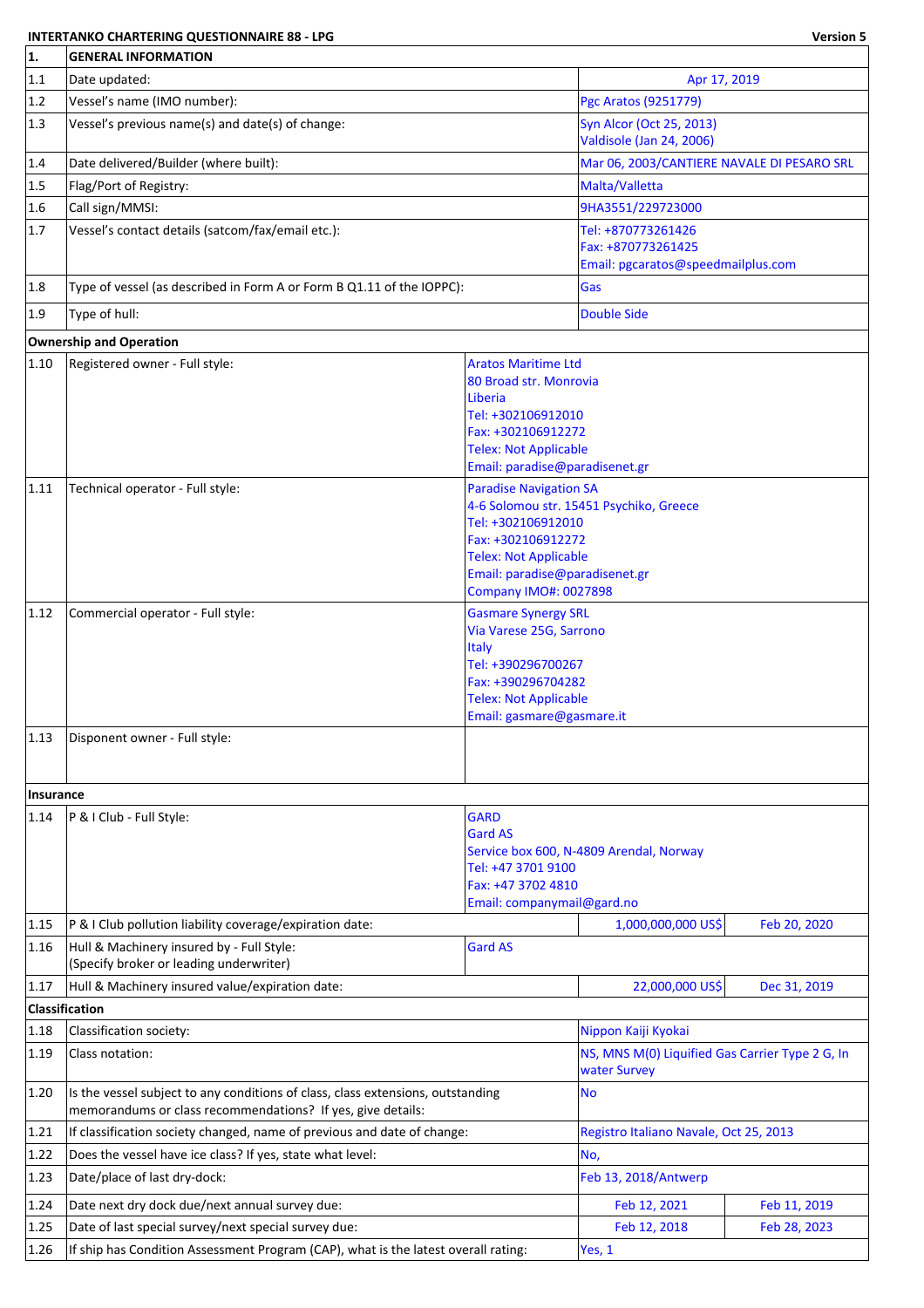| Dimensions      |                                                                                                                                                                                                                                                                                                                                                                                                                                                                                                                                                                                                                                                                                                                                                                                                                                                                                                                                                                                                                                                                                                                                                                                                    |              |                  |                        |                            |  |
|-----------------|----------------------------------------------------------------------------------------------------------------------------------------------------------------------------------------------------------------------------------------------------------------------------------------------------------------------------------------------------------------------------------------------------------------------------------------------------------------------------------------------------------------------------------------------------------------------------------------------------------------------------------------------------------------------------------------------------------------------------------------------------------------------------------------------------------------------------------------------------------------------------------------------------------------------------------------------------------------------------------------------------------------------------------------------------------------------------------------------------------------------------------------------------------------------------------------------------|--------------|------------------|------------------------|----------------------------|--|
| 1.27            | Length overall (LOA):                                                                                                                                                                                                                                                                                                                                                                                                                                                                                                                                                                                                                                                                                                                                                                                                                                                                                                                                                                                                                                                                                                                                                                              |              |                  | <b>122.86 Metres</b>   |                            |  |
| 1.28            | Length between perpendiculars (LBP):                                                                                                                                                                                                                                                                                                                                                                                                                                                                                                                                                                                                                                                                                                                                                                                                                                                                                                                                                                                                                                                                                                                                                               |              |                  | <b>115.50 Metres</b>   |                            |  |
| 1.29            | Extreme breadth (Beam):                                                                                                                                                                                                                                                                                                                                                                                                                                                                                                                                                                                                                                                                                                                                                                                                                                                                                                                                                                                                                                                                                                                                                                            |              |                  | 19.05 Metres           |                            |  |
| 1.30            | Moulded depth:                                                                                                                                                                                                                                                                                                                                                                                                                                                                                                                                                                                                                                                                                                                                                                                                                                                                                                                                                                                                                                                                                                                                                                                     |              |                  |                        | 9.51 Metres                |  |
| 1.31            | Keel to masthead (KTM)/ Keel to masthead (KTM) in collapsed condition, if applicable:                                                                                                                                                                                                                                                                                                                                                                                                                                                                                                                                                                                                                                                                                                                                                                                                                                                                                                                                                                                                                                                                                                              |              |                  | 34.50 Metres           |                            |  |
| 1.32            | Distance bridge front to center of manifold:                                                                                                                                                                                                                                                                                                                                                                                                                                                                                                                                                                                                                                                                                                                                                                                                                                                                                                                                                                                                                                                                                                                                                       |              |                  |                        | 33.48 Metres               |  |
| 1.33            | Bow to center manifold (BCM)/Stern to center manifold (SCM):                                                                                                                                                                                                                                                                                                                                                                                                                                                                                                                                                                                                                                                                                                                                                                                                                                                                                                                                                                                                                                                                                                                                       |              |                  | 64.39 Metres           | 58.47 Metres               |  |
| 1.34            | Parallel body distances                                                                                                                                                                                                                                                                                                                                                                                                                                                                                                                                                                                                                                                                                                                                                                                                                                                                                                                                                                                                                                                                                                                                                                            |              | Lightship        | <b>Normal Ballast</b>  | Summer Dwt                 |  |
|                 | Forward to mid-point manifold:                                                                                                                                                                                                                                                                                                                                                                                                                                                                                                                                                                                                                                                                                                                                                                                                                                                                                                                                                                                                                                                                                                                                                                     |              | 22.00 Metres     | 26.00 Metres           | 35.00 Metres               |  |
|                 | Aft to mid-point manifold:                                                                                                                                                                                                                                                                                                                                                                                                                                                                                                                                                                                                                                                                                                                                                                                                                                                                                                                                                                                                                                                                                                                                                                         |              | 23.00 Metres     | 28.00 Metres           | 36.00 Metres               |  |
|                 | Parallel body length:                                                                                                                                                                                                                                                                                                                                                                                                                                                                                                                                                                                                                                                                                                                                                                                                                                                                                                                                                                                                                                                                                                                                                                              |              | <b>45 Metres</b> | 54 Metres              | 71 Metres                  |  |
| <b>Tonnages</b> |                                                                                                                                                                                                                                                                                                                                                                                                                                                                                                                                                                                                                                                                                                                                                                                                                                                                                                                                                                                                                                                                                                                                                                                                    |              |                  |                        |                            |  |
| 1.35            | Net Tonnage:                                                                                                                                                                                                                                                                                                                                                                                                                                                                                                                                                                                                                                                                                                                                                                                                                                                                                                                                                                                                                                                                                                                                                                                       |              |                  |                        | 2,527.00                   |  |
| 1.36            | Gross Tonnage/Reduced Gross Tonnage (if applicable):                                                                                                                                                                                                                                                                                                                                                                                                                                                                                                                                                                                                                                                                                                                                                                                                                                                                                                                                                                                                                                                                                                                                               |              |                  | 7,605.00               |                            |  |
| 1.37            | Suez Canal Tonnage - Gross (SCGT)/Net (SCNT):                                                                                                                                                                                                                                                                                                                                                                                                                                                                                                                                                                                                                                                                                                                                                                                                                                                                                                                                                                                                                                                                                                                                                      |              |                  | 7,488.00               |                            |  |
| 1.38            | Panama Canal Net Tonnage (PCNT):                                                                                                                                                                                                                                                                                                                                                                                                                                                                                                                                                                                                                                                                                                                                                                                                                                                                                                                                                                                                                                                                                                                                                                   |              |                  |                        | 6,439.00                   |  |
|                 | Loadline Information                                                                                                                                                                                                                                                                                                                                                                                                                                                                                                                                                                                                                                                                                                                                                                                                                                                                                                                                                                                                                                                                                                                                                                               |              |                  |                        |                            |  |
| 1.39            | Loadline                                                                                                                                                                                                                                                                                                                                                                                                                                                                                                                                                                                                                                                                                                                                                                                                                                                                                                                                                                                                                                                                                                                                                                                           | Freeboard    | Draft            | Deadweight             | Displacement               |  |
|                 | Summer:                                                                                                                                                                                                                                                                                                                                                                                                                                                                                                                                                                                                                                                                                                                                                                                                                                                                                                                                                                                                                                                                                                                                                                                            | 1.51 Metres  | 8.00 Metres      | 9,328.70 Metric Tonnes | 13,221.30 Metric           |  |
|                 |                                                                                                                                                                                                                                                                                                                                                                                                                                                                                                                                                                                                                                                                                                                                                                                                                                                                                                                                                                                                                                                                                                                                                                                                    |              |                  |                        | <b>Tonnes</b>              |  |
|                 | Winter:                                                                                                                                                                                                                                                                                                                                                                                                                                                                                                                                                                                                                                                                                                                                                                                                                                                                                                                                                                                                                                                                                                                                                                                            |              |                  |                        |                            |  |
|                 | Tropical:                                                                                                                                                                                                                                                                                                                                                                                                                                                                                                                                                                                                                                                                                                                                                                                                                                                                                                                                                                                                                                                                                                                                                                                          |              |                  |                        |                            |  |
|                 | Lightship:                                                                                                                                                                                                                                                                                                                                                                                                                                                                                                                                                                                                                                                                                                                                                                                                                                                                                                                                                                                                                                                                                                                                                                                         |              | 2.98 Metres      |                        | 3,892.60 Metric Tonnes     |  |
|                 | <b>Normal Ballast Condition:</b>                                                                                                                                                                                                                                                                                                                                                                                                                                                                                                                                                                                                                                                                                                                                                                                                                                                                                                                                                                                                                                                                                                                                                                   | 4.21 Metres  | 5.30 Metres      | 4,080.00 Metric Tonnes | 7,980.00 Metric Tonnes     |  |
| 1.40            | FWA/TPC at summer draft:                                                                                                                                                                                                                                                                                                                                                                                                                                                                                                                                                                                                                                                                                                                                                                                                                                                                                                                                                                                                                                                                                                                                                                           |              |                  | 160.00 Millimetres     | 20.60 Metric Tonnes        |  |
| 1.41            | Does vessel have multiple SDWT? If yes, please provide all assigned loadlines:                                                                                                                                                                                                                                                                                                                                                                                                                                                                                                                                                                                                                                                                                                                                                                                                                                                                                                                                                                                                                                                                                                                     |              |                  | No                     |                            |  |
| 1.42            | Constant (excluding fresh water):                                                                                                                                                                                                                                                                                                                                                                                                                                                                                                                                                                                                                                                                                                                                                                                                                                                                                                                                                                                                                                                                                                                                                                  |              |                  |                        |                            |  |
| 1.43            | What is the company guidelines for Under Keel Clearance (UKC) for this vessel?<br>a) Open Seas - The UKC to exceed 50% of the<br>vessels current maximum static draft and no<br>further UKC calculations required<br>b)For sailing in confined waters, excluding<br>Channels, Fairways and alongside a terminal -<br>Where the UKC is less than 50% of the vessels<br>current maximum static draft the vessel shall<br>maintain a minimum UKC of 10% of the current<br>maximum static draft not falling short of 1.0m,<br>after taking into account applicable dynamic<br>factors<br>c) For sailing in Channels and Fairways - Whilst<br>Underway the minimum UKC required is 1.5% of<br>the moulded breadth of the vessel, but not less<br>than 0.6m, after taking into account applicable<br>dynamic factors4.<br>d) Whilst moored at Sea Island Terminals / SBM /<br>Open Locations - Minimum UKC of 15% of the<br>current maximum static draft not falling short of<br>1.5m, after taking into account applicable<br>dynamic factors<br>e) Whilst berth alongside a terminal or at CBM -<br>1.5% of the moulded breadth of the vessel, not<br>falling short of 0.3m, after taking into account |              |                  |                        | applicable dynamic factors |  |
| 1.44            | What is the max height of mast above waterline (air draft)                                                                                                                                                                                                                                                                                                                                                                                                                                                                                                                                                                                                                                                                                                                                                                                                                                                                                                                                                                                                                                                                                                                                         |              |                  | <b>Full Mast</b>       | <b>Collapsed Mast</b>      |  |
|                 | Summer deadweight:                                                                                                                                                                                                                                                                                                                                                                                                                                                                                                                                                                                                                                                                                                                                                                                                                                                                                                                                                                                                                                                                                                                                                                                 |              |                  | 26.50 Metres           | 0 Metres                   |  |
|                 | Normal ballast:                                                                                                                                                                                                                                                                                                                                                                                                                                                                                                                                                                                                                                                                                                                                                                                                                                                                                                                                                                                                                                                                                                                                                                                    |              |                  | 28.50 Metres           | 0 Metres                   |  |
|                 | Lightship:                                                                                                                                                                                                                                                                                                                                                                                                                                                                                                                                                                                                                                                                                                                                                                                                                                                                                                                                                                                                                                                                                                                                                                                         | 31.52 Metres | 0 Metres         |                        |                            |  |

| 12. | <b>CERTIFICATES</b>                 | Issued       | Last Annual  | Last Intermediate | <b>Expires</b> |
|-----|-------------------------------------|--------------|--------------|-------------------|----------------|
| 2.1 | Safety Equipment Certificate (SEC): | Feb 12, 2018 | Feb 12, 2018 |                   | Feb 28, 2023   |
|     | Safety Radio Certificate (SRC):     | Feb 12, 2018 | Feb 12, 2018 |                   | Feb 28, 2023   |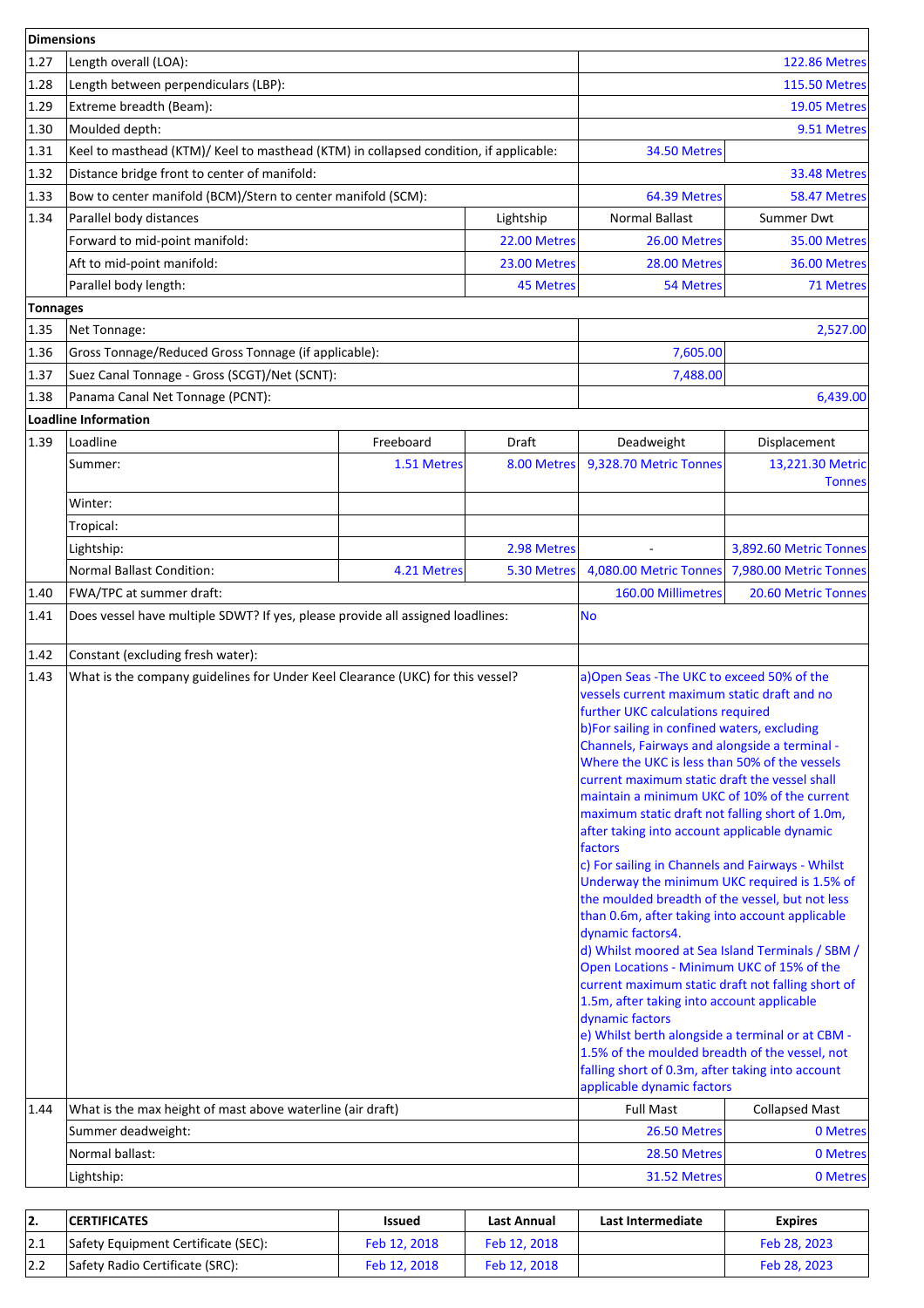| $ 2.3\rangle$  | Safety Construction Certificate (SCC):                                                                                                | Feb 12, 2018          | Feb 12, 2018          |              | Feb 28, 2023          |  |
|----------------|---------------------------------------------------------------------------------------------------------------------------------------|-----------------------|-----------------------|--------------|-----------------------|--|
| 2.4            | International Loadline Certificate (ILC):                                                                                             | Feb 12, 2018          | Feb 12, 2018          |              | Feb 28, 2023          |  |
| 2.5            | International Oil Pollution Prevention<br>Certificate (IOPPC):                                                                        | Feb 12, 2018          | Feb 12, 2018          |              | Feb 28, 2023          |  |
| 2.6            | International Ship Security Certificate (ISSC):                                                                                       | Jun 18, 2015          | <b>Not Applicable</b> | Jun 09, 2018 | Jun 18, 2020          |  |
| 2.7            | Maritime Labour Certificate (MLC):                                                                                                    | Jun 17, 2015          | N/A                   | Feb 12, 2018 | Jun 16, 2020          |  |
| 2.8            | ISM Safety Management Certificate (SMC):                                                                                              | Jun 18, 2015          | <b>Not Applicable</b> | Jun 09, 2018 | Jun 18, 2020          |  |
| 2.9            | Document of Compliance (DOC):                                                                                                         | Apr 19, 2018          | Mar 30, 2018          |              | Apr 28, 2023          |  |
| 2.10           | USCG Certificate of Compliance (USCGCOC):                                                                                             | Mar 06, 2018          | Apr 05, 2019          |              | Mar 06, 2020          |  |
| 2.11           | Civil Liability Convention (CLC) 1992<br>Certificate:                                                                                 | <b>Not Applicable</b> | N/A                   | N/A          | <b>Not Applicable</b> |  |
| 2.12           | Civil Liability for Bunker Oil Pollution Damage<br>Convention (CLBC) Certificate:                                                     | Feb 01, 2018          | N/A                   | N/A          | Feb 20, 2020          |  |
| 2.13           | Liability for the Removal of Wrecks Certificate<br>(WRC)"                                                                             | Feb 01, 2018          | N/A                   | N/A          | Feb 20, 2020          |  |
| 2.14           | U.S. Certificate of Financial Responsibility<br>(COFR):                                                                               | Oct 30, 2016          | N/A                   | N/A          | Oct 30, 2019          |  |
| 2.15           | Certificate of Class (COC):                                                                                                           | Feb 12, 2018          | Feb 12, 2018          |              | Feb 28, 2023          |  |
| 2.16           | <b>International Sewage Pollution Prevention</b><br>Certificate (ISPPC):                                                              | Feb 12, 2018          | N/A                   | N/A          | Feb 28, 2023          |  |
| 2.17           | Certificate of Fitness (COF):                                                                                                         | Feb 12, 2018          | Feb 12, 2018          |              | Feb 28, 2023          |  |
| 2.17.1         | Noxious Liquids Substance Certificate (NLS)                                                                                           | Feb 12, 2018          | Feb 12, 2018          |              | Feb 28, 2023          |  |
| 2.18           | International Energy Efficiency Certificate<br>(IEEE):                                                                                | Mar 31, 2015          | N/A                   | N/A          | N/A                   |  |
| $ 2.19\rangle$ | International Air Pollution Prevention<br>Certificate (IAPPC):                                                                        | Feb 12, 2018          | Feb 12, 2018          |              | Feb 28, 2023          |  |
|                | <b>Documentation</b>                                                                                                                  |                       |                       |              |                       |  |
| 2.20           | Owner warrant that vessel is member of ITOPF and will remain so for the entire duration<br>Yes<br>of this voyage/contract:            |                       |                       |              |                       |  |
| 2.21           | Does vessel have in place a Drug and Alcohol Policy complying with OCIMF guidelines for<br>Control of Drugs and Alcohol Onboard Ship? |                       |                       | Yes          |                       |  |
| 2.22           | Is the ITF Special Agreement on board (if applicable)?                                                                                |                       |                       | Yes          |                       |  |
| 2.23           | ITF Blue Card expiry date (if applicable):<br>Oct 23, 2019                                                                            |                       |                       |              |                       |  |

| 3.            | <b>CREW</b>                                                       |                                                                                                                                                                                                                                      |                                                                                                                                                                                                                                     |                    |  |
|---------------|-------------------------------------------------------------------|--------------------------------------------------------------------------------------------------------------------------------------------------------------------------------------------------------------------------------------|-------------------------------------------------------------------------------------------------------------------------------------------------------------------------------------------------------------------------------------|--------------------|--|
| 3.1           | Nationality of Master:                                            |                                                                                                                                                                                                                                      | <b>Romanian</b>                                                                                                                                                                                                                     |                    |  |
| 3.2           | Number and nationality of Officers:                               |                                                                                                                                                                                                                                      |                                                                                                                                                                                                                                     | <b>Romanian</b>    |  |
| $ 3.3\rangle$ | Number and nationality of Crew:                                   |                                                                                                                                                                                                                                      | 10                                                                                                                                                                                                                                  | Romanian, Filipino |  |
| 3.4           | What is the common working language onboard:                      |                                                                                                                                                                                                                                      | English                                                                                                                                                                                                                             |                    |  |
| 3.5           | Do officers speak and understand English?                         |                                                                                                                                                                                                                                      | Yes                                                                                                                                                                                                                                 |                    |  |
| 3.6           | If Officers/ratings employed by a manning<br>agency - Full style: | <b>Officers: Paradise Navigation SRL</b><br>231 Mamaia Blvd<br>1st Fl, Office no. 1<br>900001<br>Constanta, Romania<br>Tel: +40341146156<br><b>Fax: Not Applicable</b><br><b>Telex: Not Applicable</b><br>Email: crew@paradisenet.gr | <b>Ratings: Paradise Navigation SRL</b><br>231 Mamaia Blvd<br>1st Fl, Office no. 1<br>900001<br>Constanta, Romania<br>Tel: +40341146156<br><b>Fax: Not Applicable</b><br><b>Telex: Not Applicable</b><br>Email: crew@paradisenet.gr |                    |  |

| 14.           | <b>FOR USA CALLS</b>                                                                                                                     |                                      |            |
|---------------|------------------------------------------------------------------------------------------------------------------------------------------|--------------------------------------|------------|
| 4.1           | Has the vessel Operator submitted a Vessel Spill Response Plan to the US Coast Guard<br>which has been approved by official USCG letter? |                                      | <b>Yes</b> |
| 14.2          | Qualified individual (QI) - Full style:                                                                                                  | <b>Gallagher Marine Systems Inc.</b> |            |
| $ 4.3\rangle$ | Oil Spill Response Organization (OSRO) - Full style:                                                                                     | National Response Corporation        |            |
| 14.4          | Salvage and Marine Firefighting Services (SMFF) - Full Style:                                                                            | <b>Resolve Marine</b>                |            |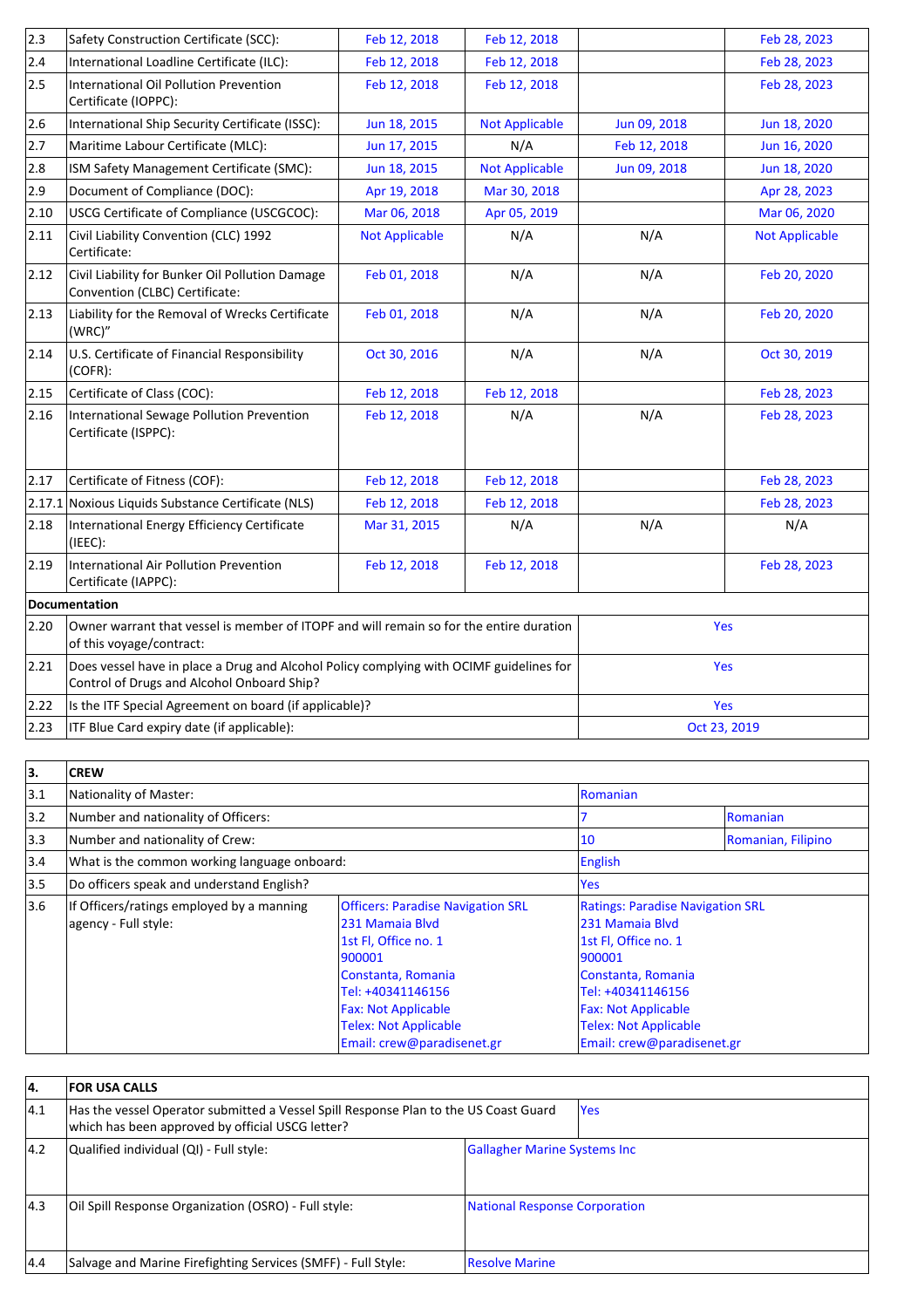|      | <b>SAFETY/HELICOPTER</b>                                                                                                                     |                                               |  |
|------|----------------------------------------------------------------------------------------------------------------------------------------------|-----------------------------------------------|--|
| 15.1 | Its the vessel operated under a Quality Management System? If Yes, what type of<br>system? (ISO9001 or IMO Resolution A.741(18) as amended): | <b>Yes</b><br><b>IMO Resolution A.741(18)</b> |  |
| 15.2 | Can the ship comply with the ICS Helicopter Guidelines?                                                                                      | No                                            |  |
|      | $ 5.2.1 $ If Yes, state whether winching or landing area provided:                                                                           |                                               |  |
|      | $ 5.2.2 $ If Yes, what is the diameter of the circle provided:                                                                               |                                               |  |

| 16. | <b>COATING/ANODES</b> |           |                |                   |        |
|-----|-----------------------|-----------|----------------|-------------------|--------|
| 6.1 | Tank Coating          | Coated    | Type           | To What Extent    | Anodes |
|     | Cargo tanks:          | <b>No</b> | Not Applicable |                   | No     |
|     | Ballast tanks:        | Yes       | Epoxy          | <b>Whole Tank</b> | Yes    |

| 17. | <b>BALLAST</b>        |     |             |                     |                               |
|-----|-----------------------|-----|-------------|---------------------|-------------------------------|
| 7.1 | Pumps                 | No. | 'Type       | Capacity            | At What Head (sg=1.0) $\vert$ |
|     | <b>Ballast Pumps:</b> |     | Centrifugal | 400 Cu. Metres/Hour | 74 Metres                     |
|     | Ballast Eductors:     |     |             |                     |                               |

| 8.   | <b>CARGO-LPG</b>                                                                                                                                          |              |                                                                                                   |                             |  |
|------|-----------------------------------------------------------------------------------------------------------------------------------------------------------|--------------|---------------------------------------------------------------------------------------------------|-----------------------------|--|
| 8.1  | Does the vessel comply with GC/IGC Code requirements?                                                                                                     | Yes          |                                                                                                   |                             |  |
| 8.2  | What is the minimum/maximum permissible tank pressure?                                                                                                    |              | 0.75 Kp/Sq. Centimetre                                                                            | 5.70 Kp/Sq. Centimetre      |  |
| 8.3  | What is the minimum permissible tank temperature?                                                                                                         |              |                                                                                                   | -104.00 Degrees Celsius     |  |
| 8.4  | Number of cargo tanks and total cubic capacity (98%):                                                                                                     |              | $\overline{2}$                                                                                    | 8,826 Cu. Metres            |  |
| 8.5  | Capacity (98%) of each natural segregation with double valve (specify tanks):                                                                             |              |                                                                                                   |                             |  |
| 8.6  | Deck tank(s) capacity (98%):                                                                                                                              |              | Ammonia:<br><b>Butane:</b><br>Propane:                                                            |                             |  |
| 8.7  | What is vessel Ship Type? What type and of what material are the cargo tanks<br>constructed?                                                              |              | Other                                                                                             |                             |  |
| 8.8  | Maximum allowable relief valve setting:                                                                                                                   |              | 5.70 Bar Gauge                                                                                    |                             |  |
| 8.9  | What is total SBT capacity and percentage of SDWT vessel can maintain?                                                                                    |              | 3,568.00 Cu. Metres                                                                               | 38.00 %                     |  |
|      | <b>Reliquefaction Plant</b>                                                                                                                               |              |                                                                                                   |                             |  |
| 8.10 | Number and capacity of compressors:                                                                                                                       |              | $\overline{2}$                                                                                    | 1,200.00 Cu.<br>Metres/Hour |  |
| 8.11 | Manufacturer/type of compressors:                                                                                                                         |              | Sulzer 2K 160-20 / Other                                                                          |                             |  |
| 8.12 | Max % Ethane the re-liquefaction plant can handle:                                                                                                        |              |                                                                                                   |                             |  |
|      | <b>Cargo Handling and Pumping Systems</b>                                                                                                                 |              |                                                                                                   |                             |  |
| 8.13 | What is the maximum number of grades that can be loaded/carried/discharged<br>simultaneously with complete segregation and without risk of contamination? |              |                                                                                                   | $\overline{2}$              |  |
| 8.14 | Are there any cargo tank filling restrictions?<br>If yes, specify number of slack tanks, max s.g., ullage restrictions etc.:                              |              | No,                                                                                               |                             |  |
| 8.15 | Max loading rate for homogenous cargo (without vapour return):                                                                                            |              |                                                                                                   |                             |  |
| 8.16 | Max loading rate for homogenous cargo per manifold (without vapour return):                                                                               |              |                                                                                                   |                             |  |
|      | <b>Cargo Control Room</b>                                                                                                                                 |              |                                                                                                   |                             |  |
| 8.17 | Is ship fitted with a Cargo Control Room (CCR)?                                                                                                           |              | Yes                                                                                               |                             |  |
| 8.18 | Can tank innage/ullage/pressure/temperature/reliquefaction plant status be read from<br>the CCR?                                                          |              | Innage/Ullage: Yes<br><b>Pressure: Yes</b><br><b>Temperature: Yes</b><br><b>Plant Status: Yes</b> |                             |  |
|      | <b>Gauging and Sampling</b>                                                                                                                               |              |                                                                                                   |                             |  |
| 8.19 | Gauges:                                                                                                                                                   | Manufacturer | <b>Type</b>                                                                                       | Rated Accuracy              |  |
|      | Level gauges: Enraf Nonius                                                                                                                                |              | <b>Float</b>                                                                                      | 1.00 %                      |  |
|      | Temperature gauges: ABB                                                                                                                                   |              | <b>Digital</b>                                                                                    |                             |  |
|      | Pressure gauges: ABB                                                                                                                                      |              | <b>Digital</b>                                                                                    |                             |  |
| 8.20 | Sampling connection type and size:                                                                                                                        |              | <b>Other</b>                                                                                      | 8.00 Millimetres            |  |

**Cargo Manifolds and Reducers**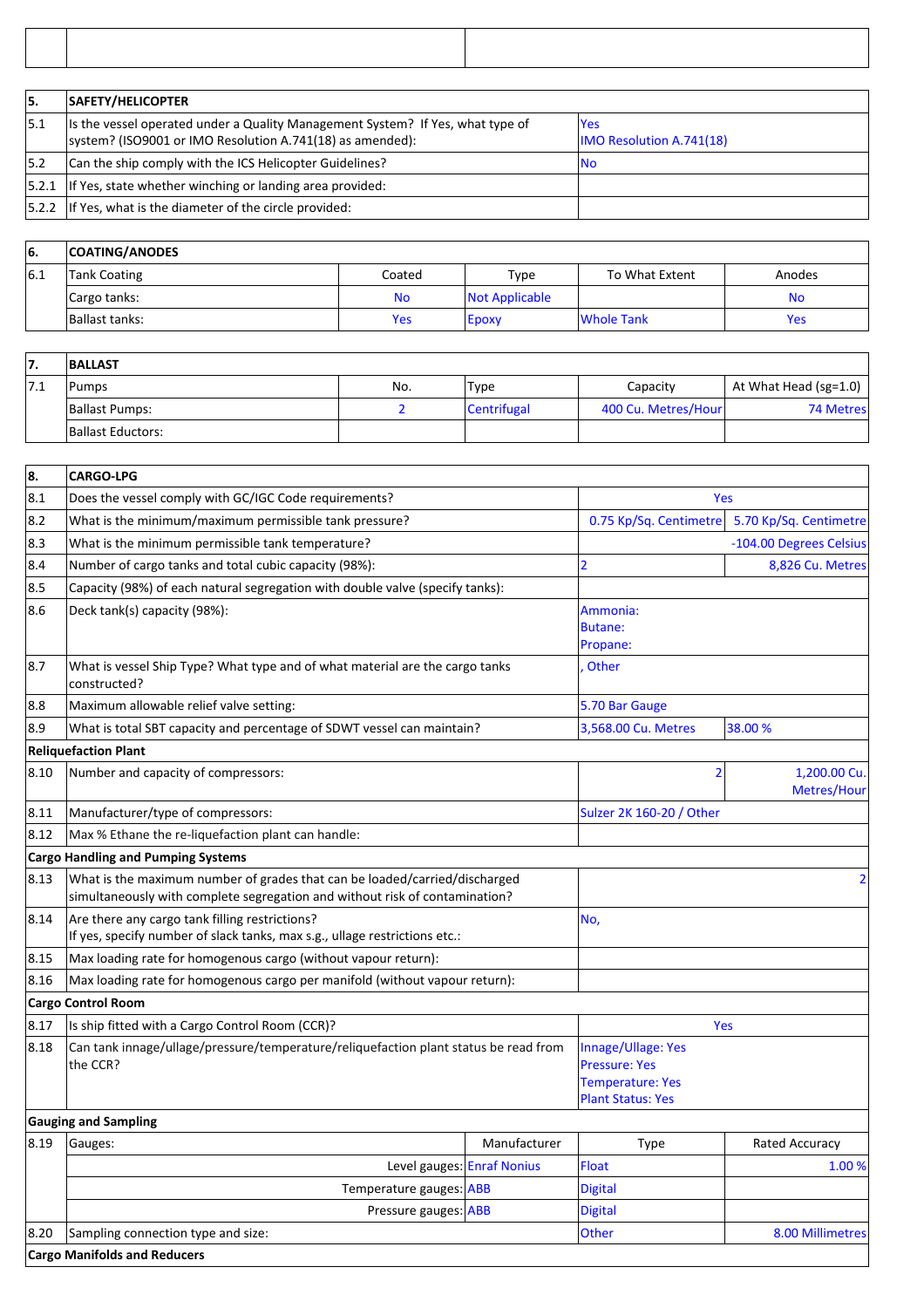| 8.21               | Do manifold arrangements comply with SIGTTO standards?                  |                |                   | Yes                          |                                                                                                                                                                                                                                              |                        |             |                                       |  |
|--------------------|-------------------------------------------------------------------------|----------------|-------------------|------------------------------|----------------------------------------------------------------------------------------------------------------------------------------------------------------------------------------------------------------------------------------------|------------------------|-------------|---------------------------------------|--|
| 8.22               | What type of valves are fitted at manifold:                             |                |                   |                              | <b>Butterfly</b>                                                                                                                                                                                                                             |                        |             |                                       |  |
| 8.23               | Manifold distance from center of manifold:                              |                |                   |                              | <b>Dimension A:</b><br><b>Dimension B:</b><br>Dimension C: 1,250.00 Millimetres<br>Dimension D: 1,250.00 Millimetres<br>Dimension E: 1,250.00 Millimetres<br>Dimension F: 1,250.00 Millimetres<br><b>Dimension G:</b><br><b>Dimension H:</b> |                        |             |                                       |  |
| 8.24               | Distance manifold to ships side:                                        |                |                   |                              |                                                                                                                                                                                                                                              |                        |             | 4,300.00 Millimetres                  |  |
| 8.25               | Distance manifold height above uppermost continuous deck:               |                |                   |                              |                                                                                                                                                                                                                                              |                        |             | 1,200.00 Millimetres                  |  |
| 8.26               | Manifold height above light/load waterline:                             |                |                   | 10,200.00 Millimetres        |                                                                                                                                                                                                                                              |                        |             | 7,500.00 Millimetres                  |  |
| 8.27               | Distance from rail of compressor room/platform to presentation flanges: |                |                   |                              |                                                                                                                                                                                                                                              |                        |             | 5.70 Millimetres                      |  |
| 8.28               | Distance from deck of compressor room/platform to center of manifold:   |                |                   |                              |                                                                                                                                                                                                                                              |                        |             |                                       |  |
| 8.29               | Reducers:                                                               | No.            | Flange Rating     | Size                         |                                                                                                                                                                                                                                              |                        |             | Length                                |  |
|                    | ANSI Class 300:<br>35.00 bar<br>$\mathbf{1}$                            |                |                   |                              | 200.00 Millimetres                                                                                                                                                                                                                           |                        |             | 500.00 Millimetres                    |  |
|                    | ANSI Class 300 to 150:                                                  | $\mathbf{1}$   | 35.00 bar         |                              | 200.00 Millimetres                                                                                                                                                                                                                           |                        |             | 500.00 Millimetres                    |  |
|                    | ANSI Class 150:                                                         | $\overline{2}$ | 35.00 bar         |                              | 150.00 Millimetres                                                                                                                                                                                                                           |                        |             | 500.00 Millimetres                    |  |
| 8.30               | Reducers additional comments:                                           |                |                   |                              |                                                                                                                                                                                                                                              |                        |             |                                       |  |
| 8.31               | Pipe flanges:<br>(specify flange letter, duty, rating, size and face)   |                |                   | <b>Pipe Flange</b><br>letter | <b>Duty</b>                                                                                                                                                                                                                                  | <b>Rating</b><br>(bar) | <b>Size</b> | <b>Raised/Flat</b><br>face            |  |
|                    |                                                                         |                |                   | C                            | Cargo                                                                                                                                                                                                                                        |                        | 200.00      | <b>Raised</b>                         |  |
|                    |                                                                         |                |                   | D                            | Vapour                                                                                                                                                                                                                                       |                        | 150.00      | <b>Raised</b>                         |  |
|                    |                                                                         |                |                   | Ε                            | Vapour                                                                                                                                                                                                                                       |                        | 100.00      | <b>Raised</b>                         |  |
|                    |                                                                         |                |                   | F                            | Cargo                                                                                                                                                                                                                                        |                        | 150.00      | <b>Raised</b>                         |  |
| 8.32               | Are local pressure gauges fitted outboard of the manifold valves?       |                |                   |                              |                                                                                                                                                                                                                                              | Yes                    |             |                                       |  |
|                    | IG Plant/Nitrogen                                                       |                |                   |                              |                                                                                                                                                                                                                                              |                        |             |                                       |  |
| $ 8.33\rangle$     | Type of system:                                                         |                |                   | Other                        |                                                                                                                                                                                                                                              |                        |             |                                       |  |
| 8.34               | Capacity:                                                               |                |                   | 900.00 Cu. Metres/Hour       |                                                                                                                                                                                                                                              |                        |             |                                       |  |
| 8.35               | Type of fuel used:                                                      |                |                   | <b>Medium Diesel Oil</b>     |                                                                                                                                                                                                                                              |                        |             |                                       |  |
| 8.36               | Composition of IG:                                                      |                |                   | Percent                      |                                                                                                                                                                                                                                              |                        |             |                                       |  |
|                    |                                                                         |                | Oxygen:           | 0.20%                        |                                                                                                                                                                                                                                              |                        |             |                                       |  |
|                    |                                                                         |                | CO2:              | 14.00 %<br>0.00%             |                                                                                                                                                                                                                                              |                        |             |                                       |  |
|                    |                                                                         |                | IG-NOx:<br>IG-N2: | 0.00%                        |                                                                                                                                                                                                                                              |                        |             |                                       |  |
| 8.37               | N2 purity percentage/capacity generated by N2 generator:                |                |                   |                              |                                                                                                                                                                                                                                              |                        |             | Capacity                              |  |
|                    |                                                                         |                | 95%:              |                              |                                                                                                                                                                                                                                              |                        |             |                                       |  |
|                    |                                                                         |                | 98%:              |                              |                                                                                                                                                                                                                                              |                        |             |                                       |  |
|                    |                                                                         |                | 99.5%:            |                              |                                                                                                                                                                                                                                              |                        |             |                                       |  |
| 8.38               | Lowest dew point achievable:                                            |                |                   |                              |                                                                                                                                                                                                                                              |                        |             | -50.00 Degrees Celsius                |  |
| 8.39               | Nitrogen liquid storage capacity:                                       |                |                   |                              |                                                                                                                                                                                                                                              |                        |             |                                       |  |
| <b>Cargo Pumps</b> |                                                                         |                |                   |                              |                                                                                                                                                                                                                                              |                        |             |                                       |  |
| 8.40               | How many cargo pumps can be run simultaneously at full capacity:        |                |                   |                              |                                                                                                                                                                                                                                              | 4                      |             |                                       |  |
| 8.41               | Pumps                                                                   | No./Tank       | <b>Type</b>       | Rate Per Pump                |                                                                                                                                                                                                                                              |                        |             | At What Head (sg=1.0)                 |  |
|                    | Cargo pumps:                                                            | $\overline{2}$ | <b>Deepwell</b>   | 250.00 Cu. Metres/Hour       |                                                                                                                                                                                                                                              |                        |             | 120.00 Metres Liquid<br><b>Column</b> |  |
|                    | Booster pumps:                                                          | $\mathbf{1}$   | Other             | 250.00 Cu. Metres/Hour       |                                                                                                                                                                                                                                              |                        |             | 120.00 Metres Liquid<br>Column        |  |
|                    | Cargo Re-Heater/Vaporiser                                               |                |                   |                              |                                                                                                                                                                                                                                              |                        |             |                                       |  |
| 8.42               | Cargo re-heaters/vaporizers:                                            |                |                   | LPG Heater/ Vaporizer        |                                                                                                                                                                                                                                              |                        |             | Vaporizer                             |  |
|                    |                                                                         |                | Type: Tube        |                              |                                                                                                                                                                                                                                              |                        |             |                                       |  |
|                    |                                                                         |                | Heating medium:   |                              |                                                                                                                                                                                                                                              |                        |             |                                       |  |
|                    |                                                                         |                |                   |                              |                                                                                                                                                                                                                                              |                        |             |                                       |  |

| 19. | <b>MOORING</b>   |     |          |          |        |                          |
|-----|------------------|-----|----------|----------|--------|--------------------------|
| 9.1 | Wires (on drums) | No. | Diameter | Material | Length | <b>Breaking Strength</b> |
|     | Forecastle:      |     |          |          |        |                          |
|     | Main deck fwd:   |     |          |          |        |                          |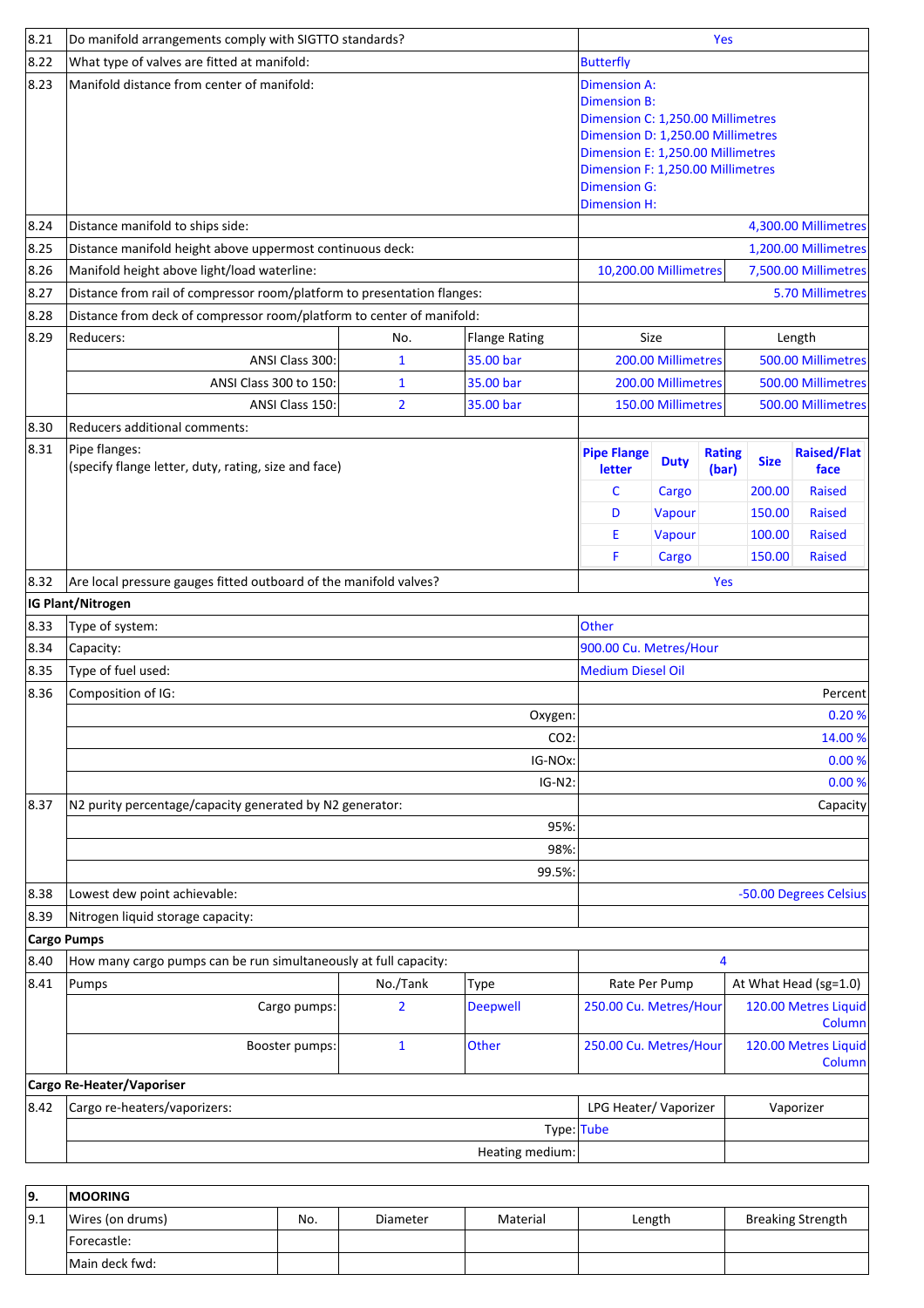|                   | Main deck aft:                                                                                                                                        |                |                               |                       |                                   |                            |
|-------------------|-------------------------------------------------------------------------------------------------------------------------------------------------------|----------------|-------------------------------|-----------------------|-----------------------------------|----------------------------|
|                   | Poop deck:                                                                                                                                            |                |                               |                       |                                   |                            |
| $ 9.2\rangle$     | Wire tails                                                                                                                                            | No.            | Diameter                      | Material              | Length                            | <b>Breaking Strength</b>   |
|                   | Forecastle:                                                                                                                                           |                |                               |                       |                                   |                            |
|                   | Main deck fwd:                                                                                                                                        |                |                               |                       |                                   |                            |
|                   | Main deck aft:                                                                                                                                        |                |                               |                       |                                   |                            |
|                   | Poop deck:                                                                                                                                            |                |                               |                       |                                   |                            |
| 9.3               | Ropes (on drums)                                                                                                                                      | No.            | Diameter                      | Material              | Length                            | <b>Breaking Strength</b>   |
|                   | Forecastle:                                                                                                                                           | $\overline{2}$ | 44.00 Millimetres PP/PE + PES |                       | <b>200.00 Metres</b>              | <b>36.00 Metric Tonnes</b> |
|                   | Main deck fwd:                                                                                                                                        |                |                               |                       |                                   |                            |
|                   | Main deck aft:                                                                                                                                        |                |                               |                       |                                   |                            |
|                   | Poop deck:                                                                                                                                            | $\overline{2}$ | 48.00 Millimetres Estalon     |                       | <b>200.00 Metres</b>              | 43.60 Metric Tonnes        |
| 9.4               | <b>Other lines</b>                                                                                                                                    | No.            | Diameter                      | Material              | Length                            | <b>Breaking Strength</b>   |
|                   | Forecastle:                                                                                                                                           | 5              | 48.00 Millimetres Estalon     |                       | <b>200.00 Metres</b>              | 43.60 Metric Tonnes        |
|                   | Main deck fwd:                                                                                                                                        |                |                               |                       |                                   |                            |
|                   | Main deck aft:                                                                                                                                        |                |                               |                       |                                   |                            |
|                   | Poop deck:                                                                                                                                            | 6              | 48.00 Millimetres Estalon     |                       | <b>200.00 Metres</b>              | 43.60 Metric Tonnes        |
| 9.5               | Winches                                                                                                                                               | No.            | No. Drums                     | <b>Motive Power</b>   | <b>Brake Capacity</b>             | Type of Brake              |
|                   | Forecastle:                                                                                                                                           | $\overline{2}$ | <b>Single Drum</b>            | <b>Hydraulic</b>      | 21.10 Metric Tonnes               |                            |
|                   | Main deck fwd:                                                                                                                                        |                |                               |                       |                                   |                            |
|                   | Main deck aft:                                                                                                                                        |                |                               |                       |                                   |                            |
|                   | Poop deck:                                                                                                                                            | $\overline{2}$ | <b>Single Drum</b>            | <b>Hydraulic</b>      | 21.09 Metric Tonnes               |                            |
| 9.6               | Bitts, closed chocks/fairleads                                                                                                                        |                | No. Bitts                     | <b>SWL Bitts</b>      | No. Closed Chocks                 | <b>SWL Closed Chocks</b>   |
|                   | Forecastle:                                                                                                                                           |                | 6                             |                       |                                   |                            |
|                   | Main deck fwd:                                                                                                                                        |                | $\overline{2}$                |                       |                                   |                            |
|                   | Main deck aft:                                                                                                                                        |                |                               |                       |                                   |                            |
|                   | Poop deck:                                                                                                                                            |                | 8                             |                       |                                   |                            |
|                   | Anchors/Emergency Towing System                                                                                                                       |                |                               |                       |                                   |                            |
| 9.7               | Number of shackles on port/starboard cable:                                                                                                           |                |                               |                       | 9/10                              |                            |
| 9.8               | Type/SWL of Emergency Towing system forward:                                                                                                          |                |                               | <b>Not Applicable</b> |                                   |                            |
| 9.9               | Type/SWL of Emergency Towing system aft:                                                                                                              |                |                               | <b>Not Applicable</b> |                                   |                            |
|                   | $9.10.1$ What is size of closed chock and/or fairleads of enclosed type on stern                                                                      |                |                               |                       |                                   |                            |
| <b>Escort Tug</b> |                                                                                                                                                       |                |                               |                       |                                   |                            |
|                   |                                                                                                                                                       |                |                               |                       |                                   | <b>70.00 Metric Tonnes</b> |
| 9.11              | 9.10.2 What is SWL of closed chock and/or fairleads of enclosed type on stern:<br>What is SWL of bollard on poop deck suitable for escort tug:        |                |                               |                       | <b>50.00 Metric Tonnes</b>        |                            |
|                   | Lifting Equipment/Gangway                                                                                                                             |                |                               |                       |                                   |                            |
| 9.12              | Derrick/Crane description (Number, SWL and location):                                                                                                 |                |                               |                       | Cranes: 1 x 4.00 Tonnes<br>center |                            |
| 9.13              | Accommodation ladder direction:                                                                                                                       |                |                               |                       |                                   | Aft                        |
|                   | Does vessel have a portable gangway? If yes, state length:                                                                                            |                |                               |                       | Yes,                              |                            |
|                   | <b>Single Point Mooring (SPM) Equipment</b>                                                                                                           |                |                               |                       |                                   |                            |
| 9.14              | Does the vessel meet the recommendations in the latest edition of OCIMF<br>'Recommendations for Equipment Employed in the Bow Mooring of Conventional |                |                               | <b>No</b>             |                                   |                            |
|                   | Tankers at Single Point Moorings (SPM)'?                                                                                                              |                |                               |                       |                                   |                            |
| 9.15              | If fitted, how many chain stoppers:                                                                                                                   |                |                               |                       |                                   |                            |
| 9.16              | State type/SWL of chain stopper(s):                                                                                                                   |                |                               |                       |                                   |                            |
| 9.17              | What is the maximum size chain diameter the bow stopper(s) can handle:                                                                                |                |                               |                       |                                   |                            |
| 9.18              | Distance between the bow fairlead and chain stopper/bracket:                                                                                          |                |                               |                       |                                   | 0 Metres                   |
| 9.19              | Is bow chock and/or fairlead of enclosed type of OCIMF recommended size<br>(600mm x 450mm)? If not, give details of size:                             |                |                               | N/A                   |                                   |                            |

| 10.  | <b>PROPULSION</b>                                               |                |            |
|------|-----------------------------------------------------------------|----------------|------------|
| 10.1 | Speed                                                           | Maximum        | Economical |
|      | Ballast speed:                                                  |                |            |
|      | Laden speed:                                                    |                |            |
| 10.2 | What type of fuel is used for main propulsion/generating plant: | <b>IFO 380</b> | Diesel oil |